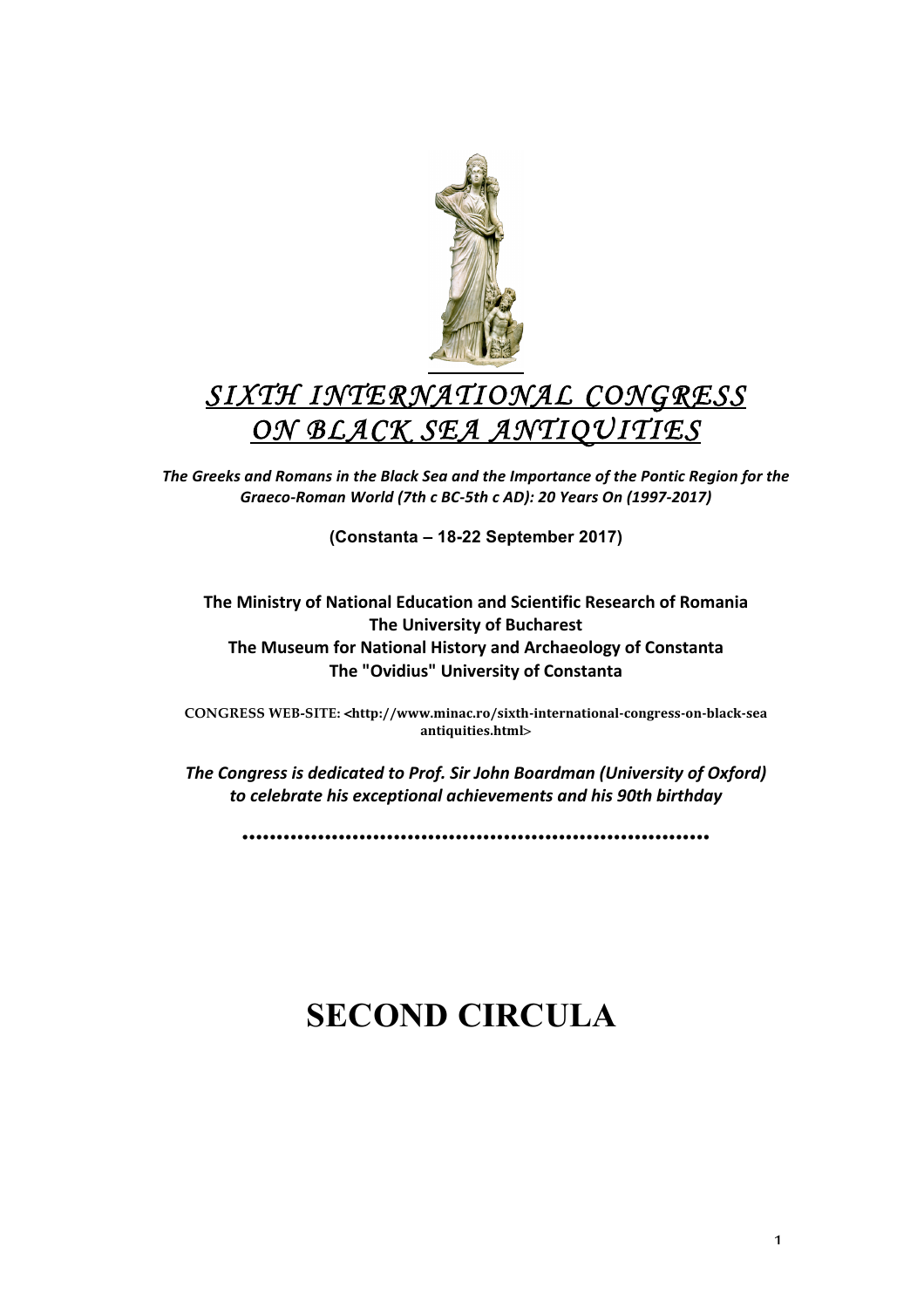Dear Colleague,

Once again, thank you very much for your interest and for sending your participation form.

We received about 200 forms and 143 proposals for papers. Thus, you will appreciate that it has taken some time to collate everything. We apologise for the slight delay arising from this in sending out the second circular.

## The Congress venue.

In view of the numbers, it has proved more practical to hold the Congress on the campus of Ovidius University in Constanta than in the city centre itself. The campus is about 5 km north of the centre, close to the Mamaia resort area.

The address of the main venue is: Campus Building A, University Alley (main entrance, first floor), 900470 Constanta (GPS 44.217032, 28.623379).

The opening and registration will take place at the old university venue: Blvd Mamaia 124, Library Building (main entrance, first floor) (GPS 44.194581, 28.649864).

Congress buses will be available to take participants between the venues, between the venues and hotels, and to and from lunch.

The hotels on the list below have been chosen for their location in the same part of the city.

### Practical Aspects of the Congress

Expolitoral Turism (www.expolitoralturism.ro; contact:  $\exp( a \sin 6 \theta)$  infolitoral.ro; tel. +40 241 555000) will be handling hotels, transport, collection of fees, mid-congress excursion (included in the participation fee), the post-congress excursion and payment for it, etc.

Recommended Hotels Hotel Malibu. www.hotelmalibu.ro Hotel Parc www.parcmamaia.ro Hotel Oxford www.hoteloxford.ro Hotel Nevada Blvd Aurel Vlaicu nr 311 (can be found on Facebook)

These are all 3\* superior or 4\*. Of course, you can book yourself, or book other hotels, but Expolitoral is offering a special discounted Congress price on accommodation at the four hotels mentioned above.

We are investigating cheaper accommodation for students (shared rooms). FOR THIS REASON, COULD ANY STUDENT WISHING TO AVAIL THEMSELVES OF THIS ACCOMMODATION LET ME KNOW URGENTLY (so that we can arrange the rooms).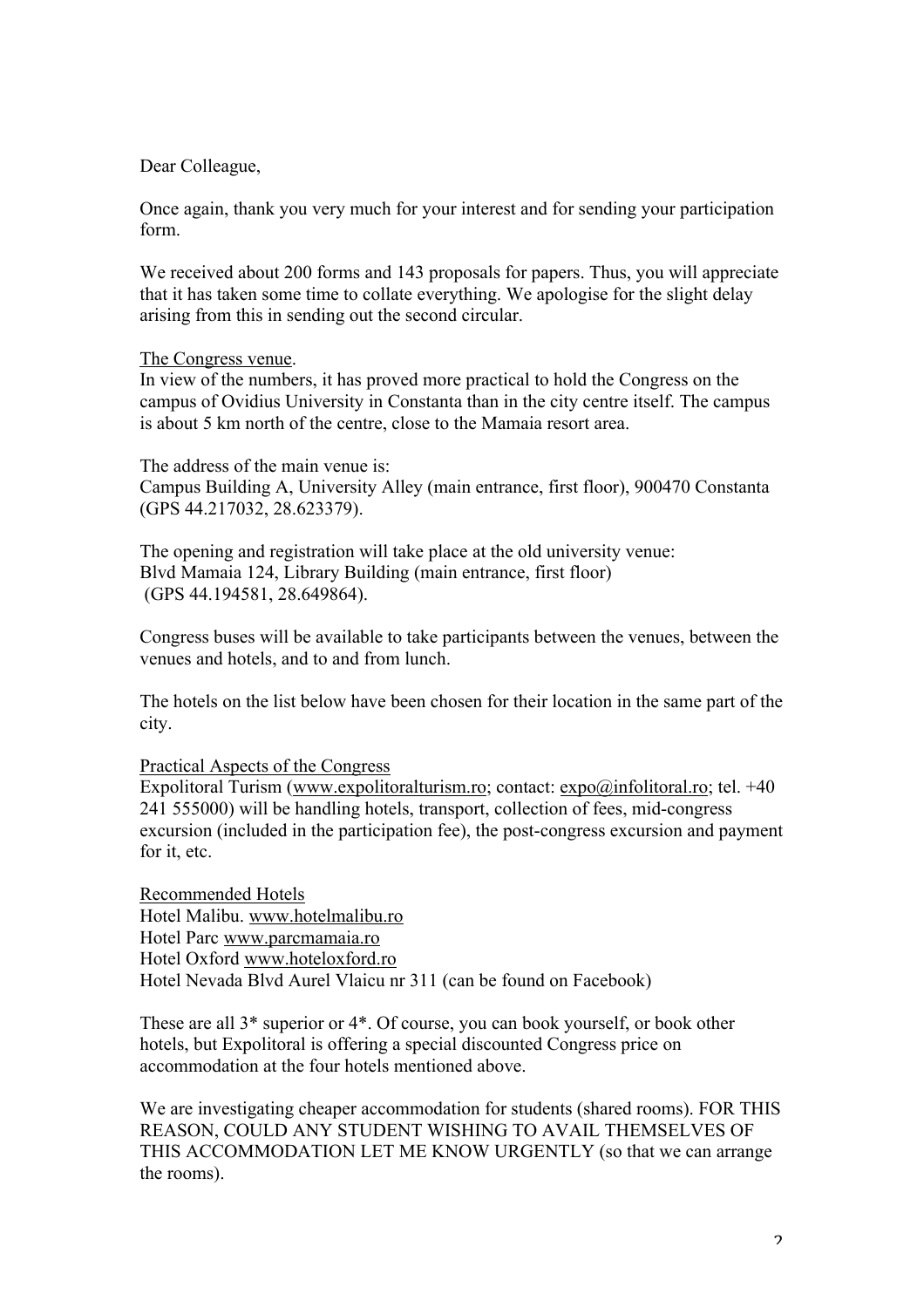Mid-Congress Excursion (included in participation fee)

Visit to the Museum of National History and Archaeology, Constanta, with guided tour around city of Constanta, thence to Histria (where there will be lunch).

### Post-Congress Excursion

23-24 September 2017. Trip to Danube Delta

Leaving Constanta by bus at 10.30 (details will be announced during the Congress). Price 98 euros per person. This includes the bus, trip on ship to explore delta, lunch on the ship, visit to Tulcea Museum, one night in hotel in Tulcea (dinner at 13 euros per head extra). Return to Constanta on September  $24<sup>th</sup>$  via Orgame/Argamum, Enisala (with guided tours of both), and some other sites. Booking arrangements for this tour will be handled by Expolitoral Turism – please contact them about payment and other practical matters (and copy any correspondence with them to  $irina. sodoleanu@gmail.com$ ; she has excellent English).

## Fees

The Congress fee is 80 euros (what is included was listed in the first circular). This will be payable in cash upon arrival at the registration desk.

## Arrival/Departure

You are likely to arrive at Bucharest International alias Henri Coanda (Otopeni) Airport. Although you can make arrangements with Expolitoral to be met and transferred (for extra payment), we recommend that you use Alt Transport – http://alttransportpersoane.ro/ro\_RO/rezervare-online/. One-way tickets straight to your hotel cost 80 RON. Please book on line well ahead.

Arrangements can be made with Expolitoral to meet you at/take you to the local airport in Constanta. But the range of flights is severely limited (see https://www.mkairport.ro).

If arriving by bus or train in Constanta, please arrange in good time a hotel transfer with Expolitoral, or take a taxi. All cabs have their company name visible on top of their cars, as well as the prices they ask per km during daytime or at night. DO NOT take the cabs that stop just in front of the train station and call for travellers to choose them. There is a cab station on the right of the train station, just after crossing the street. Taxi companies recommended: City taxi Constanța https://www.taximetre.ro/companie/city-taxi-constanta/, Romaris taxi (https://www.taximetre.ro/companie/taxi-romaris/), Mihai taxi (https://www.taximetre.ro/companie/taxi-mihai-taxi-constanta/), Săgeata taxi (https://www.taximetre.ro/companie/taxi-sageata/), Mondial taxi (https://www.taximetre.ro/companie/taxi-mondial-constanta-2/#comentarii ).

Attached are some aerial photographs showing the location of the venue, the university, hotels, railway station, etc. (kindly provided by the Museum of National History and Archaeology, Constanta).

## **Please remember to have cash in euros (for payments of Congress fees) as well as in RON for all other local payments.**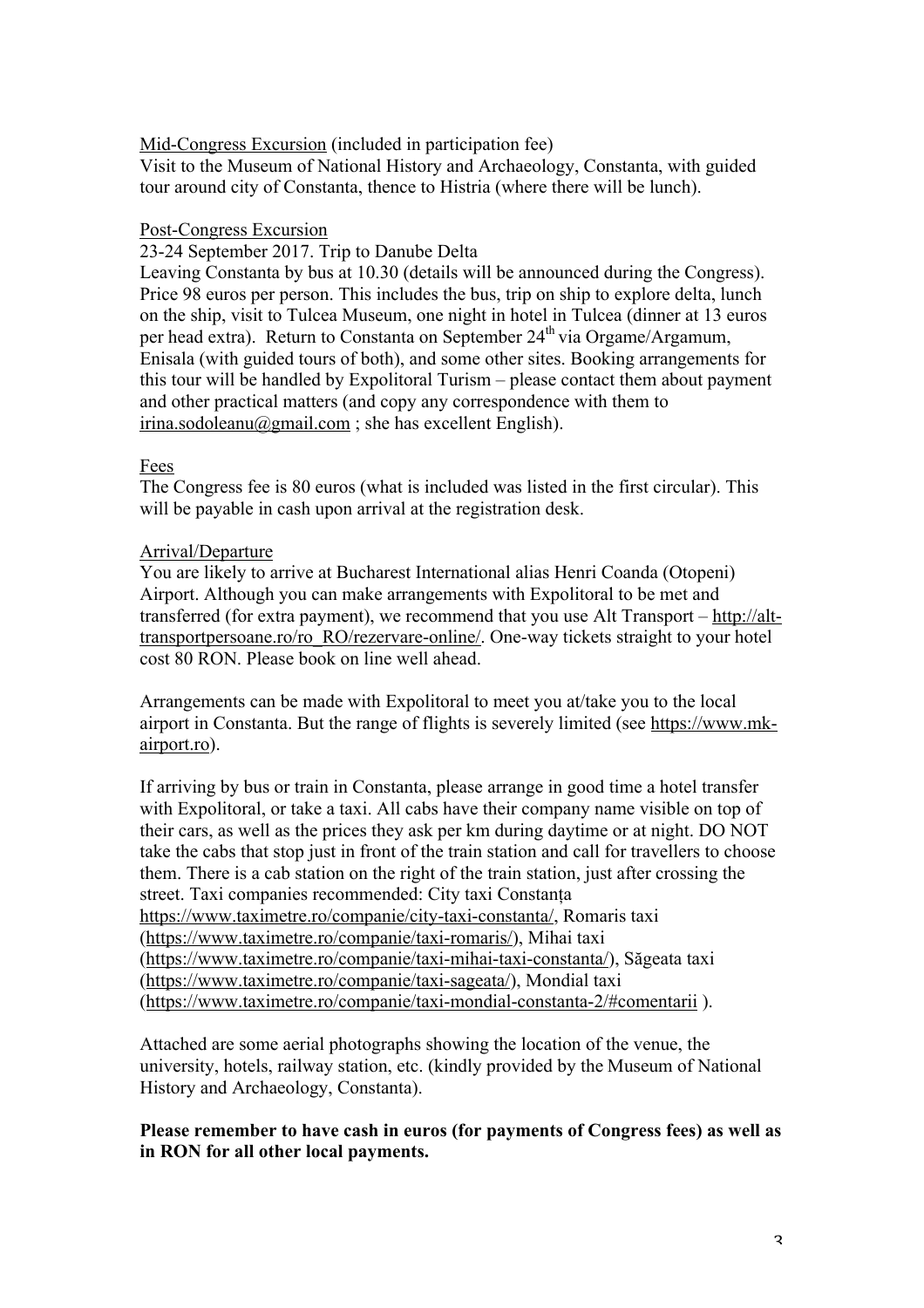#### Preliminary Programme (attached)

As we said, we received 143 proposals for papers. It has been very hard to create a programme. Nearly half the presentations are posters. There was no other way to accommodate everyone because we do not do parallel sessions, so that everyone can listen to everyone.

We would like to assure you that we consider the posters just as important as oral presentations. They will be published in the Congress Proceedings just like oral presentations. Posters can be a maximum of 2 x A3 sheets.

We shall update the programme during the Congress from day to day when we become aware of people unable to come. The updated programme will be displayed at the entrance to the auditorium.

#### Abstracts (attached)

Both the abstracts and the programme will be available on the Congress web site and in printed form in your Congress folders.

#### Duration of Papers

We have a very intense schedule, thus papers must stick strictly to the **15-minute** timetabling. If a paper over-runs, the chairman of the session or the Secretary-General will bring it to a close. Please respect the participants scheduled to speak after you.

For academic matters, please contact the Secretary-General (g.tsetskhladze63@gmail.com). For practical matters, please contact Irina Sodoleanu at the Museum of National History and Archaeology, Constanta  $(irina.sodoleanu@gmail.com)$ . In case of emergency, while in Romania, here is her mobile telephone number  $(+40)$  0743 043585.

We shall let you know as and when new information is available.

On behalf of the International and National Organising Committees,

Gocha Tsetskhladze

#### **•••••••••••••••••••••••••••••••••••••••••••••••••••••••••••••**

#### **International Organising Committee**:

Sir John Boardman (UK) - President; A. Avram (Romania/France) - Vice-President; G.R. Tsetskhladze (UK) - Secretary General; N. Theodossiev (Bulgaria), J.-P. Morel (France), Y. Garlan (France), K. Zimmermann (Germany), A. Podossinov (Russia), J. Bouzek (Czech Rep.), S. Burstein (USA), J. Carter (USA), S. Atasoy (Turkey), Y. Gagoshidze (Georgia)

National Representatives: B. D'Agostino (Italy), A. Dominguez (Spain), L. Loukopoulou (Greece), M. Tiverios (Greece), A. Rathje (Denmark), B. McGing (Ireland), Jan de Boer (Netherlands)

## **National Organising Committee (Romania)**:

Cristina Alexandrescu, Maria Alexandrescu Vianu, Mircea Angelescu, Constantin Băjenaru, Iulian Bîrzescu, Livia Buzoianu, Traian Cliante, Gabriel Custurea, Mircea Dumitru, Vasilica Lungu, Mihaela Manucu Adamesteanu, Emanuel Plopeanu, Florian Matei Popescu, Eugen